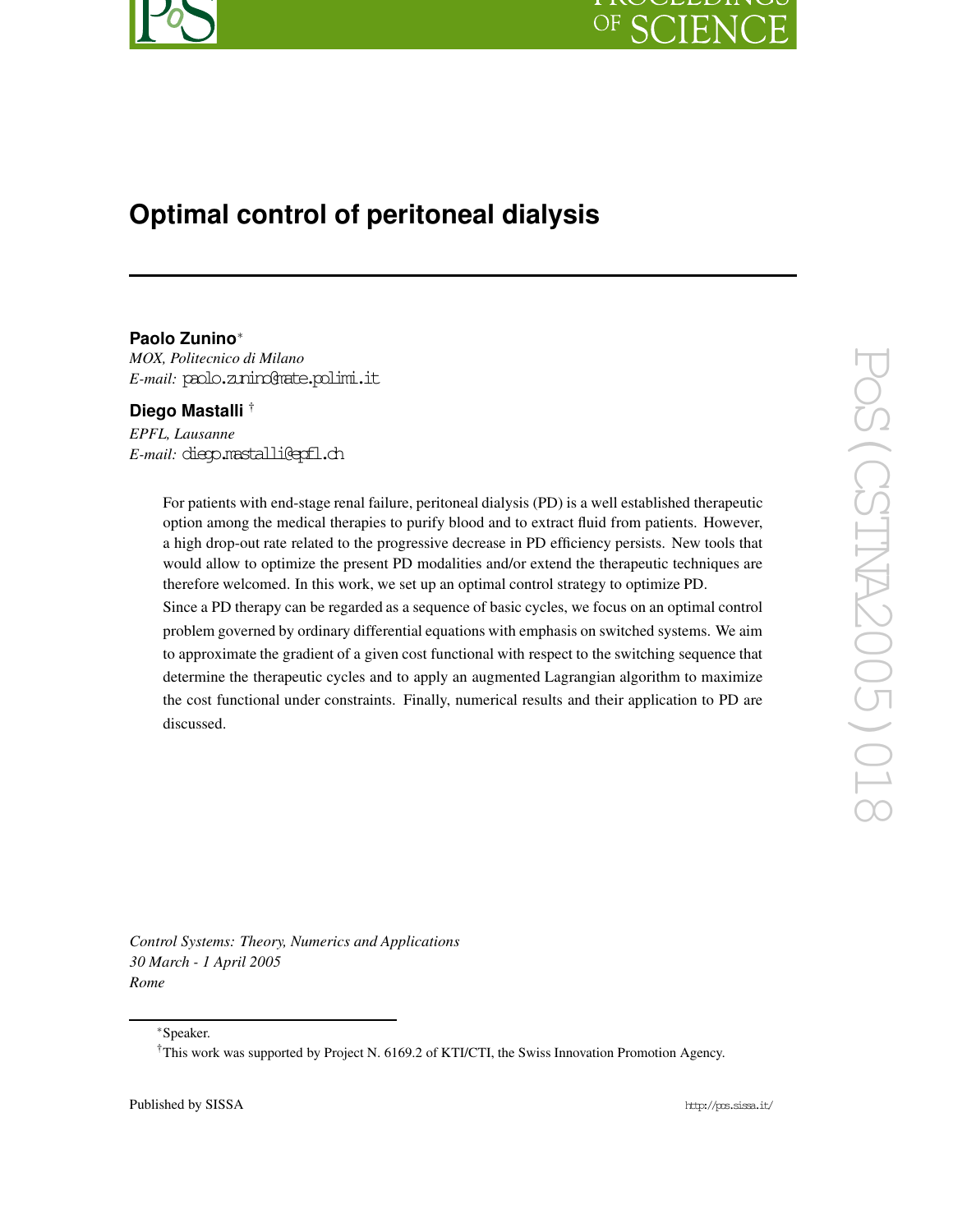#### **1. Problem set up**

The peritoneal dialysis is a therap y to purify blood and to extract fluid from patients with limited renal functions. Blood purification is obtained by exchanges of chemicals between blood and a dialyzing solution injected in the peritoneal cavity , namely the interstices of the viscera. Roughly speaking, the exchanges of chemicals tak e place across the membrane that lines the walls of the abdominal cavity and encloses the viscera, called peritoneum or peritoneal membrane.

Man y works hav e been published in medical literature to describe exchanges of chemicals during PD with mathematical equations, for example we mention [6, 12, 13, 15]. The models that are proposed are actually very similar, indeed the y come from equations describing exchanges of man y chemical species across a membrane separating tw o solutions with different concentrations. The application of the mass conservation principle allows to describe the evolution in time of the chemical species into account by means of a system of ordinary differential equations which represents the state equation for our optimization strategy .

#### **1.1 A mathematical model for PD**

During PD therap y , the exchange of chemicals takes place through the net of capillaries within the folded peritoneal membrane. For this reason the geometrical modeling of the domain to account for spatial variations would be extremely difficult. A space lumped model, in which the variations in space are neglected, looks therefore more suitable to study the kinetics of chemicals during the therap y (see figure 1 for a synoptic description of the model).

Our model exhibits one compartment accounting for the body , denoted by the inde x (b), and one for the peritoneal cavity of the patient, (d), that are separated by a semipermeable membrane that represents the peritoneal membrane. The latter compartment is filled by a solution of *m* chemicals, denoted by the indices  $i = 1, 2, \ldots, m$ ,. Assuming that the concentrations are uniform in space, the physical quantities of interest are the volume of the solution and the total amount of each solute in the two compartments, namely  $V_b$ ,  $V_d$ ,  $V_b c_{b,i}$ ,  $V_d c_{b,i}$ , where  $c_{b,i}$ ,  $c_{d,i}$  are the concentrations (mass of solute per volume of solution). The interaction between the tw o compartments is go verned by the equations prescribing the flux of dialyzing fluid,  $J_v$ , and of chemical species,  $J_{s,i}$ , across the membrane. A well accepted mathematical model for these fluxes is due to Kedem and Katchalsky [7, 8]. In this model the membrane is characterized by a set of pores that allow the exchange of fluid and of chemical species between the two compartments. The pores can be subdivided in different classes that we denote by the index  $j = 1, \ldots, p$ , depending on their size. Then, we introduce  $L_p$ ,  $P_i$ , the hydraulic conductivity and permeability of the membrane. Let us denote with  $L_{p,i}$ ,  $P_{i,j}$ the corresponding quantities associated to the  $j<sup>th</sup>$  class of pores. Furthermore let  $s_{i,j}$  be the sieving coefficients of the membrane relative to  $j<sup>th</sup>$  class of pores with respect to the  $i<sup>th</sup>$  molecule. However, in what follows we will use the reflection coefficients  $\sigma_{i,j} = 1 - s_{i,j}$  (the complementary of  $s_{i,j}$  with respect to the unity), which determine the ratio of molecules that can sieve across the membrane. The Kedem-Katchalsky equations read as follows,

$$
J_{\nu,j} = L_{p,j}([p] - \sum_{i=1,m} \sigma_{i,j}[\pi_i]), \quad J_{\nu} = \sum_{j=1,p} J_{\nu,j}, \tag{1.1}
$$

$$
J_{s,i,j} = P_{i,j}[c_i] + J_{v,j}(1 - \sigma_{i,j}) \langle c_{b,i}, c_{d,i} \rangle, \quad J_{s,i} = \sum_{j=1,p} J_{s,i,j},
$$
(1.2)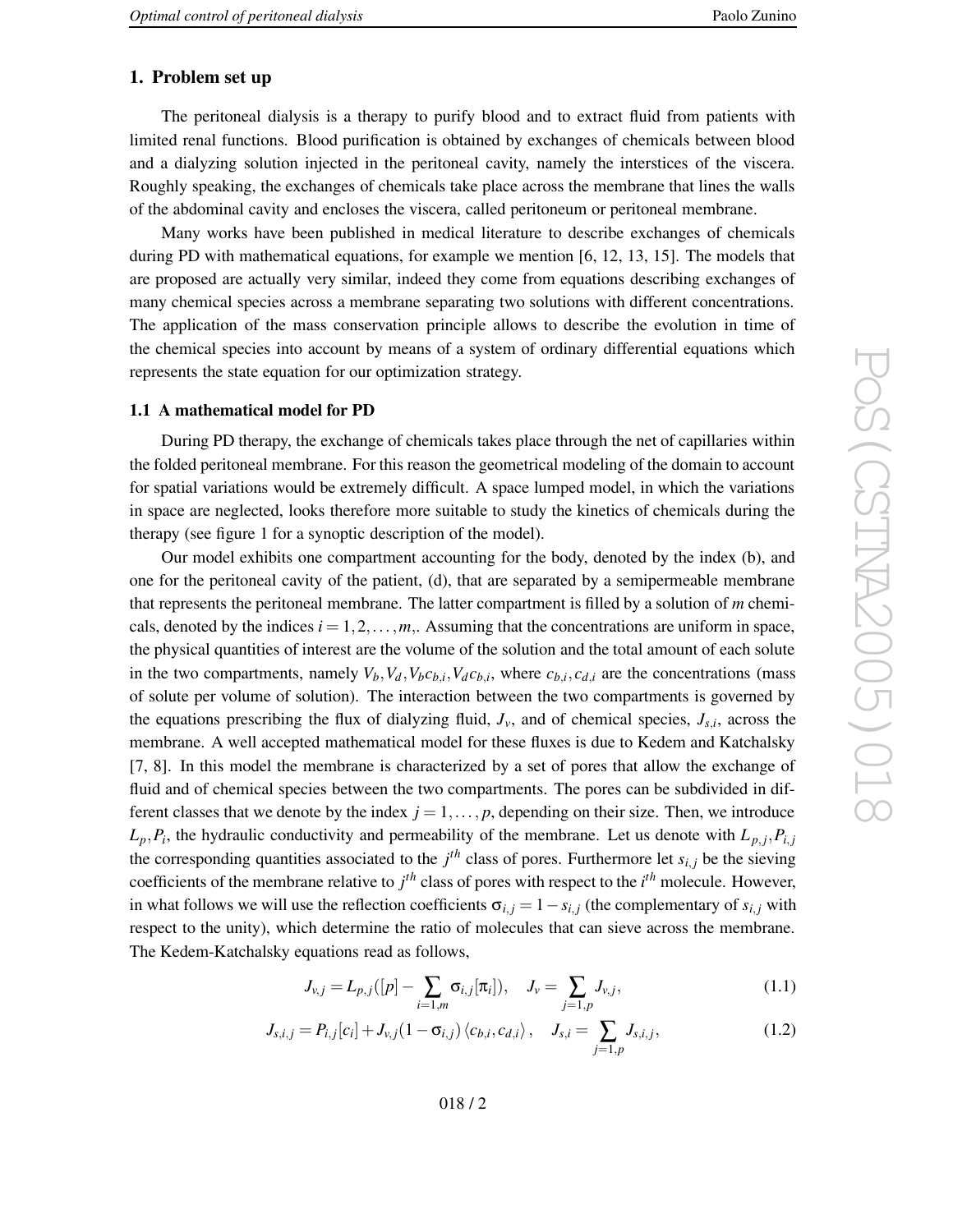where, in this context,  $\langle c_{b,i}, c_{d,i} \rangle$  is the average concentration inside the membrane and  $[c]$  =  $c_b - c_d$ ,  $[p] = p_b - p_d$ , while  $\pi_i = RTc_i$ , being *R* and *T* be the gas constant and the absolute temperature, according to Van't Hoff law, [3]. By plugging the definitions of  $J_v$  and  $J_{s,i}$  into the mass conservation principle, we end up with a system of  $M = 2m + 2$  ordinary differential equations that describe the rate of change of the unknowns  $V_b$ ,  $V_d$ ,  $V_b c_{b,i}$ ,  $V_d c_{d,i}$ ,  $i = 1, \ldots, m$  by means of expressions derived from equations  $(1.1)$  and  $(1.2)$ . If we denote the rate of change of the variables at hand with  $d_t V_b$ ,  $d_t V_d$ ,  $d_t V_b c_{b,i}$ ,  $d_t V_d c_{d,i}$  we have,

$$
\begin{cases}\nd_{t}V_{b} = -\sum_{j=1,p} \left\{ L_{p,j} \cdot S \cdot ([p] - RT \sum_{i=1,m} \sigma_{i,j}[c_{i}]) \right\} + Jv_{lymph} \\
d_{t}V_{d} = \sum_{j=1,p} \left\{ L_{p,j} \cdot S \cdot ([p] - RT \sum_{i=1,m} \sigma_{i,j}[c_{i}]) \right\} + u(t) - Jv_{lymph} \\
d_{t}(V_{b}c_{b,i}) = -\sum_{j=1,p} \left\{ P_{i,j}[c_{i}] + J_{v,j}(1 - \sigma_{i,j}) \left\langle c_{b,i}, c_{d,i} \right\rangle \right\} \cdot S + q_{i} + Kr_{i}, i = 1, ..., m \\
d_{t}(V_{d}c_{d,i}) = \sum_{j=1,p} \left\{ P_{i,j}[c_{i}] + J_{v,j}(1 - \sigma_{i,j}) \left\langle c_{b,i}, c_{d,i} \right\rangle \right\} \cdot S, \qquad i = 1, ..., m\n\end{cases}
$$
\n(1.3)

where S represents the effective surface of the peritoneal membrane,  $Jv_{lymph}$  takes into account the drainage due to the lymphatic system,  $q_i$  represents the generation rate of the  $i^{th}$  molecule inside the body,  $Kr_i$  represents the residual renal function and  $u(t)$  is a source term that takes into account of the volume of fluid that is periodically injected and extracted from the peritoneal cavity by the pump. The system of equations (1.3) is the state equation of our optimal control problem and the function  $u(t)$  is the control. Before proceeding, we introduce an abridged notation for the state equation. We denote with  $\mathbf{x} = [V_b, c_{b,i}, V_d, c_{d,i}] \in \mathbb{R}^M$ , and with  $\mathbf{f}(\mathbf{x}, u) \in \mathbb{R}^M$  the right hand side of (1.3). Furthermore, the derivative with respect to time of a variable  $v(t)$  will be represented concisely with  $\dot{v} = d_t v$ . As a result of that, the state equation will be thus rewritten as  $\dot{\mathbf{x}} = \mathbf{f}(\mathbf{x}, u)$ and its well posedness will be discussed later on.

#### **1.2 Definition of the control**  $u(t)$

Blood purification in PD is obtained by exchanges of chemicals between blood and a solution injected in the peritoneal cavity , called dialyzing fluid. The solution in the peritoneal cavity is periodically replaced by injecting or extracting the dialyzing fluid from the patient, through an external pump (figure 1 shows a simplified scheme of the process). The idea that lays at the basis of this work is thus to devise a procedure to find for each patient the profile of injections and extractions that ensures the best blood purification.

The amount of fluid injected or extracted from the peritoneal cavity in a given time is determined by the pump flow rate  $u(t)$ . We observe that the function  $u(t)$  is a piecewise constant function that can assume values in the set  $\{U, 0, -U\}$  corresponding to the injection, dwell (the part of the PD cycle when the dialyzing fluid rests into the peritoneal cavity) and extraction modes, being U the nominal flow rate of the pump. Indeed, the degrees of freedom of our control are the instants when the pump switches to one mode to the other. In order to define  $u(t)$ , we introduce a suitable partition of the time interval corresponding to the duration of the therapy. This partition represents the subdivision of the therapy in cycles and each cycle then subdivided in subintervals

$$
018/3
$$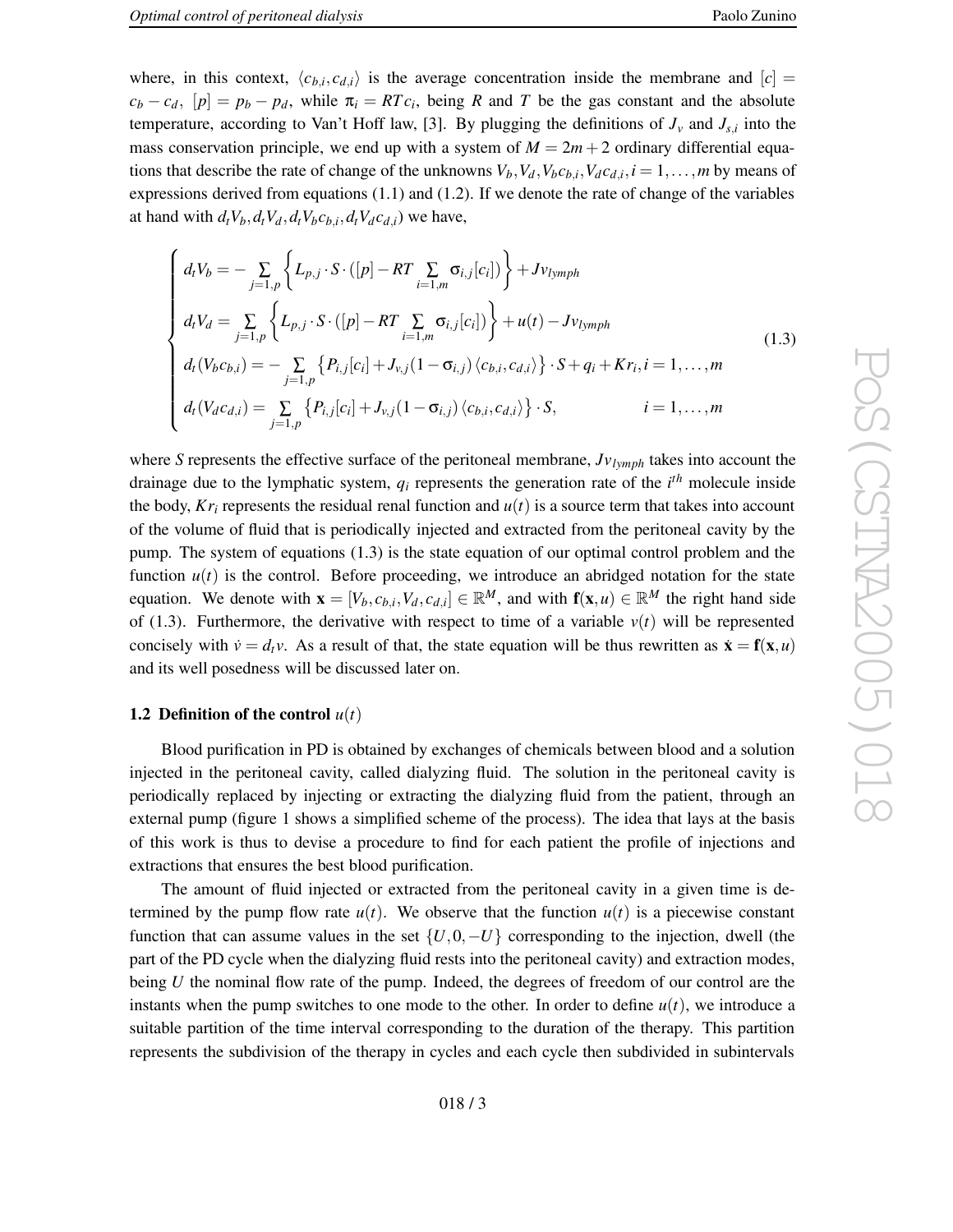



**Figur e 1:** A synoptic description of peritoneal dialysis

corresponding to injection, dwell and extraction. Let us denote with N the number of cycles associated to the therapy, then we introduce  $I_i = [T_i, T_{i+1}]$ , with  $i = 1, \dots, N$ , the interval associated to each injection-dwell-extraction cycle and let be  $T_{N+1} = T_1 + T_{tot}$ , being  $T_{tot}$  the total duration of the therapy. Each cycle should be further subdivided in the dwell phase (characterized by  $u(t) = 0$ for  $t \in [T_i, t'_i]$  where  $t'_i$  is the switching instant between dwell and extraction), the extraction phase 0*i* 0*i* (characterized by  $u(t) = -U$  for  $t \in [t'_i, t''_i]$  where  $t''_i$  is the switching instant between extraction and injection) and the injection phase (characterized by  $u(t) = U$  for  $t \in [t''_i, t'''_i = T_{i+1}]$  where  $t'''_i$  is the switching instant between injection and dwell). Finally, any admissible control  $u(t)$  should satisfy the following constraints:

- (a) the maximal duration of the therapy is fixed  $T_{N+1} T_1 = T_{tot}$
- (b) the dialyzing fluid in the peritoneal cavity should not exceed the maximal capacity , denoted with  $V_{max}$ :

$$
U(t_i''' - t_i'') \le V_{max} \tag{1.4}
$$

(c) the maximal amount of dialyzing fluid, denoted with  $V_{tot}$  can not be exceeded:

$$
U\sum_{i=1}^{N} (t_i''' - t_i'') = V_{tot}
$$
\n(1.5)

(d) during the dwell phase the peritoneal cavity should be completely filled: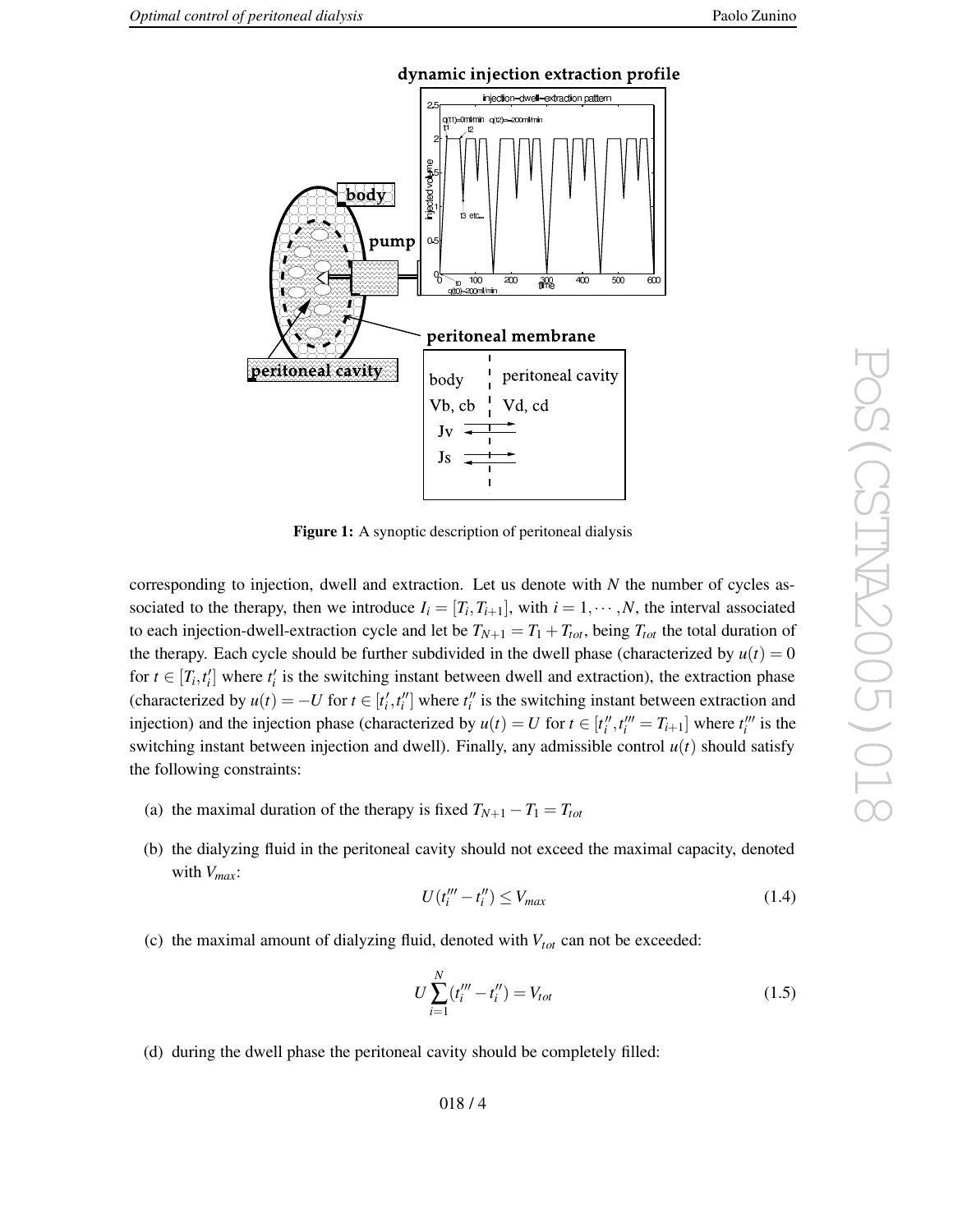This constraint allows to eliminate *N* degrees of freedom because it determines

$$
t_i''=\frac{t_i'''+t_i'}{2}
$$

It is clear that the function  $u(t)$  can be uniquely identified by fixing a finite number of degrees of freedom that correspond to the switching instants  $\mathbf{t} = [T_i, t_i']_{i=1}^N$ . The number of degrees of freedom 0*i* (dof) of **t** is thus dof =  $2(N-1)$ , since the initial and final times  $T_1$  and  $T_{N+1}$  are fixed. For the sake of simplicity, we will renumber the degrees of freedom as follows,  $\mathbf{t} = [t_i]_{i=1}^{dof}$  $_{i=1}^{\text{dof}}$ . We finally observe that the inequality and equality constraints, (1.4) and (1.5) respectively, can be reformulated for the vector of unknowns **t** . More precisely , equation (1.4) becomes,

$$
g_i(\mathbf{t}) \leq 0, i = 1,..., N-1
$$
, with  $g_i(\mathbf{t}) = U\left(t_{2i+1} - \frac{t_{2i} + t_{2i+1}}{2}\right) - V_{max}$  (1.6)

while equation (1.5) becomes,

$$
h(\mathbf{t}) = 0, \quad \text{with} \quad h(\mathbf{t}) = U \sum_{i=1}^{N-1} \left( t_{2i+1} - \frac{t_{2i} + t_{2i+1}}{2} \right) - V_{tot} = 0. \tag{1.7}
$$

## **1.3 The control problem**

Before setting up our control problem, we observe that, since the control  $u(t)$  is a discontinuous function, the solution of the state equation is not defined in the classical sense. As a consequence of that, we split the state equation on the subdomains  $I_i$  where the function  $u(t)$  is continuous and in particular it is constant. More precisely , our state problem becomes,

**Problem 1.** *Given*  $\mathbf{x}_0$ *, find*  $\mathbf{x}(t) \in (C^0([T_1, T_{N+1}]))^M$  *such that,* 

$$
\begin{cases} \dot{\mathbf{x}}(t) = \mathbf{f}(\mathbf{x}(t), u(t)), \quad t \in I_i, \quad i = 1, ..., N \\ \mathbf{x}(t = T_i) = \mathbf{x}|_{I_{i-1}}(t = T_i), \quad \text{for} \quad i = 2, ..., N \quad \text{and} \quad \mathbf{x}(t = T_1) = \mathbf{x}_0. \end{cases}
$$
(1.8)

The objective of our optimization strategy is to determine an admissible  $u(t)$  that ensures the best blood purification. This corresponds to maximize the total amount of extracted toxins:

$$
J(\mathbf{t}) = \int_{T_1}^{T_{N+1}} \sum_{i=1}^{M} w_i x_i(t) |\min[u[\mathbf{t}](t), 0]| dt := \int_{T_1}^{T_{N+1}} L(\mathbf{x}, u) dt
$$

where  $w_i$  are suitable weights associated to the components of **x** and the notation  $u[\mathbf{t}](t)$  reminds that the control function  $u(t)$  is uniquely identified by the control vector  $\mathbf{t} \in \mathbb{R}^{d \circ f}$ . The weights  $w_i$ are positi v e for the chemical species considered to be toxins while are null otherwise. The quantity  $J(t)$  is thus our cost functional. We are now in position to set up our control problem.

**Problem 2.** *Given N, find*  $\mathbf{t}^* \in \mathbb{R}^{d \circ f}$  *such that* 

$$
J(\mathbf{t}^*) = \max_{\mathbf{t} \in \mathcal{T} \subset \mathbb{R}^{\text{dof}}} J(\mathbf{t})
$$

018 / 5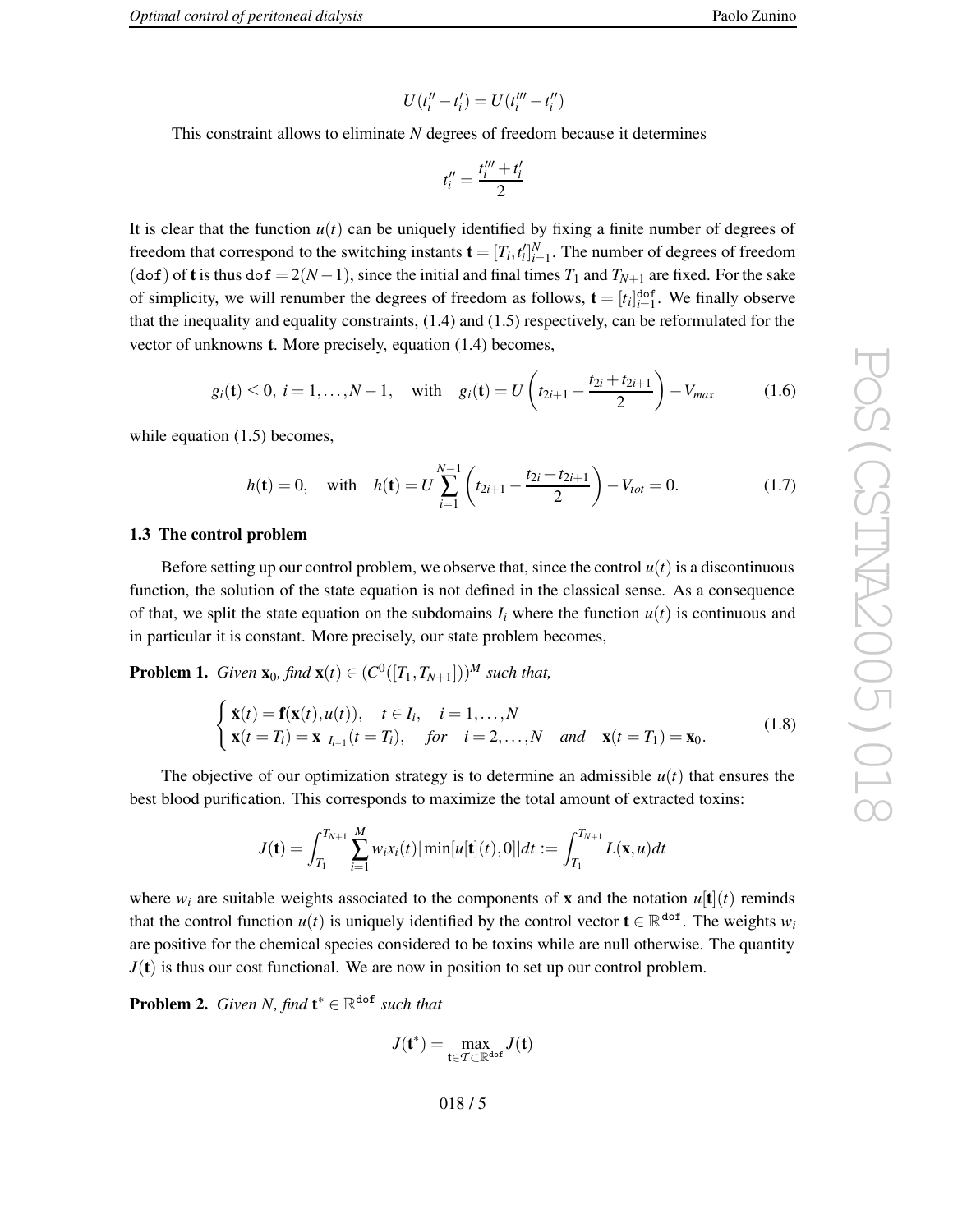*under the constraints:*

$$
\dot{\mathbf{x}} = f(\mathbf{x}, u), t \in I_i \text{ with } \mathbf{x}(T_i) = \mathbf{x}|_{I_{i-1}}(T_i), \text{ for } i = 2, ..., N \text{ and } \mathbf{x}(T_1) = \mathbf{x}_0
$$
\n
$$
\mathcal{T} = \{ \mathbf{t} \in \mathbb{R}^{\text{dof}} \mid g_i(\mathbf{t}) \le 0 \text{ with } i = 1, ..., N - 1 \text{ and } h(\mathbf{t}) = 0 \}.
$$

We notice that the number of cycles is a fixed parameter in our setting. However, a reduction of the number of cycles can be achie ved by collapsing a cycle (e.g. the *i t h* cycle), that corresponds to overlay the switching times  $t_i \in [T_i, T_{i+1}]$ . Conversely, the optimization algorithm that we will set up will not be able to increase the number of cycles. For the specific application of PD, this is not a restriction because clinical evidence and theoretical observations sho w that the optimal choice of *N* is the minimum integer that allows to exploit the available dialyzing fluid.

#### **2. The optimal control strategy**

Our aim is twofold: first of all we would lik e to build up an optimization algorithm that picks up the best dialysis profile for a specific patient; the second step will be to de velop a mathematical method that allows to compare the efficac y of the different ways of performing PD which are established in clinical practice (see [11 ] for a revie w on this subject). Indeed, this study would be very useful in providing a rationale to put into evidence the general characteristics of the most efficient therapy. The key point that has to be considered in both cases is the set up of a procedure to compute the gradient of the cost functional  $J(t)$  with respect to the vector of degrees of freedom **t** . In what follows, we describe in detail this procedure, which stands on classical results of optimal control theory .

First of all, let us introduce a fictitious time  $\tau$  and a piecewise linear map from  $\tau$  to t, that is denoted with  $t = \mathcal{M}[\mathbf{t}](\tau)$ ,  $\mathcal{M}[\mathbf{t}]: [1, d \circ \mathbf{f} + 1] \to [T_1, T_{N+1}]$  such that  $\mathcal{M}[\mathbf{t}](\tau) = t_i + (t_{i+1} - t_i)(\tau - i)$ . This map satisfies,  $\mathcal{M}[\mathbf{t}](\tau=i) = t_i$  for  $i = 1, ...,$  dof + 1 and this shows that the control  $u(t)$  can be expressed as the transformation of a fixed function  $\bar{u}(\tau)$  (we will denote with  $\bar{v}$  the functions depending on the fictitious time  $\tau$ ). More precisely,  $u(t) = \bar{u}(\mathcal{M}^{-1}[\mathbf{t}](t))$  where  $\bar{u}(\tau)$  is defined as follows,

$$
\bar{u}(\tau) = \begin{cases}\n0, \ \tau \in [2i - 1, 2i) \\
-U, \ \tau \in [2i, 2i + 1/2) \\
+U, \ \tau \in [2i + 1/2, 2i + 1)\n\end{cases} \quad i = 1, \dots, N
$$

Secondly, we introduce the auxiliary state variables  $\bar{x}_{M+i}(\tau)$ ,  $i = 1,...,$  dof that satisfy the following auxiliary state equations for  $\tau \in [1, dof + 1]$ ,

$$
\begin{cases} \n\dot{\bar{x}}_{M+i}(\tau) = 0\\ \n\bar{x}_{M+i}(1) = t_i \n\end{cases} \Rightarrow \bar{x}_{M+i}(\tau) = t_i, \ \tau \in [1, \text{dof } +1], \ i = 1, \dots, \text{dof} \n\tag{2.1}
$$

We denote with  $\bar{\mathbf{X}} = [\bar{x}_1, \dots, \bar{x}_M, \bar{x}_{M+1}, \dots, \bar{x}_{M+\text{dof}}]^T$  the new state vector and with  $\bar{\mathbf{F}} = [f_1, \dots, f_M, \mathbf{0}]^T$ the right hand side of the state equation modified according to (2.1) . As a consequence of that, the vector function  $\bar{\mathbf{X}}(\tau)$  satisfies,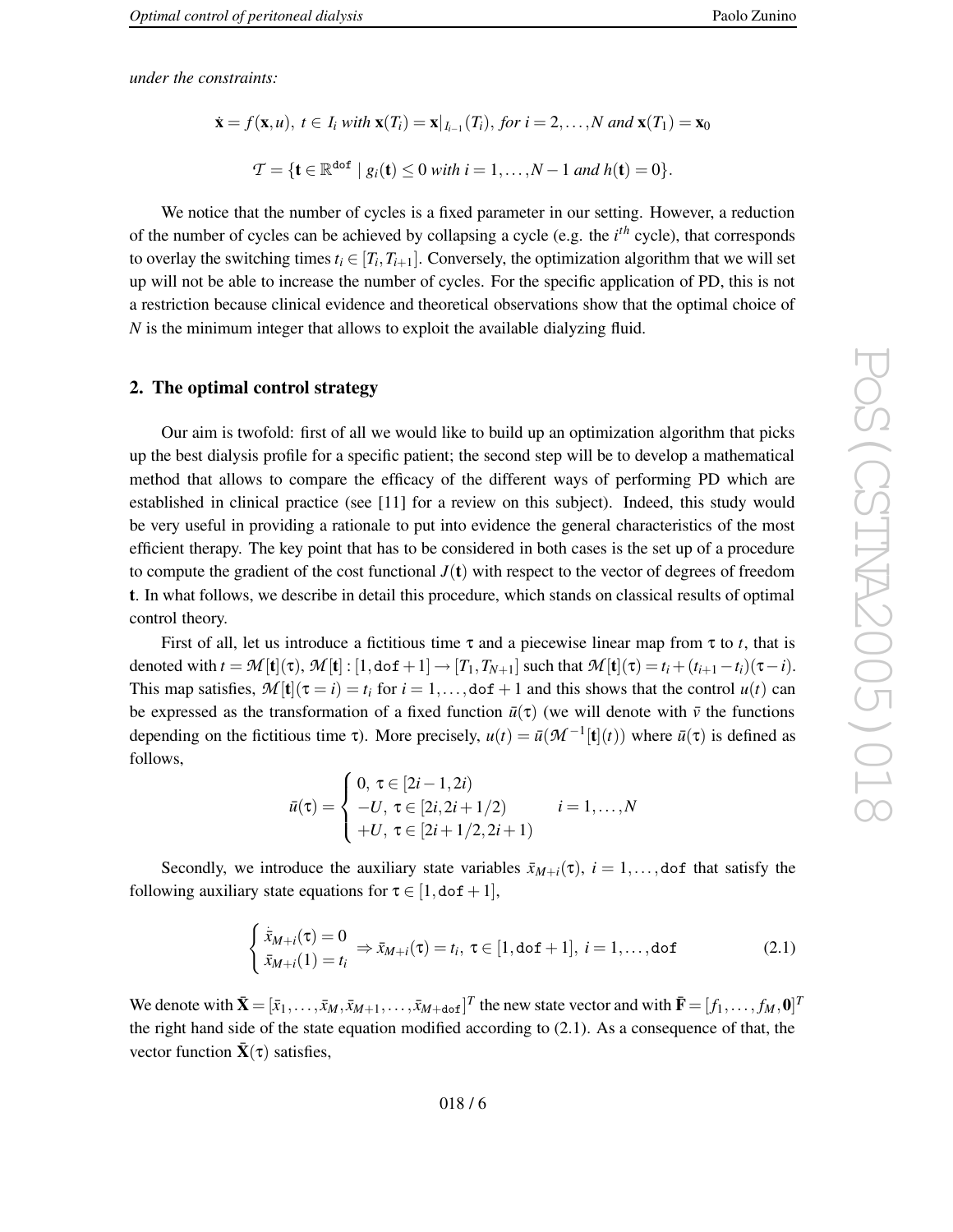**Problem 3.** *Given*  $X_0$ *, find*  $X(\tau) \in (C^0([1, dof + 1]))^{M + dof}$  *such that,* 

$$
\begin{cases} \dot{\overline{\mathbf{X}}}(\tau) = \dot{\mathbf{M}}[\mathbf{t}](\tau)\bar{F}(\overline{\mathbf{X}},u), \ \tau \in \overline{I}_i = (i,i+1), \ i = 1,\dots,N, \\ \n\overline{\mathbf{X}}(\tau = i) = \overline{\mathbf{X}}|_{\overline{I}_{i-1}}(\tau = i), \ i = 2,\dots,N \ and \ \overline{\mathbf{X}}(\tau = 1) = \mathbf{X}_0. \n\end{cases} \tag{2.2}
$$

By virtue of the identification between the degrees of freedom  $t_i$  and the auxiliary state variables  $\bar{x}_{M+i}$  we can write  $\mathcal{M}[\mathbf{t}](\tau) = \mathcal{M}[\bar{x}_{M+i}](\tau)$ . We observe that the degrees of freedom of the control no w appear as initial conditions of the state vector and this will be very useful in order to derive a computable expression of the gradient of  $J(t)$  with respect to the degrees of freedom **t**, under the constraint represented by the state equation. Let us no w establish a necessary condition that characterizes the optimal control function  $u[t^*](t)$ . By applying the optimal control theory, and in particular the necessary conditions for Lagrange and Bolza problems (see for example [1], Ch.5, Th.5.1), we observe that the optimal control vector  $t^*$  satisfies the following property.

**Property 1.** *Given the augmented functional*  $J_A(t)$ ,

$$
J_A(\mathbf{t}) = \sum_{i=1}^{\text{dof}} \int_i^{i+1} \left\{ L(\bar{\mathbf{X}}, \bar{u}) \mathcal{M}[\bar{x}_{M+i}] + \bar{\lambda}^T (\mathcal{M}[\bar{x}_{M+i}] \bar{F}(\bar{\mathbf{X}}, \bar{u}) - \bar{\mathbf{X}}) \right\} d\tau
$$
(2.3)

there exists a dynamic multiplier  $\lambda(\tau) \in (C^0(1,\texttt{dof}+1))^{M+\texttt{dof}}$  such that  $\nabla_{\bf t} J_A({\bf t}^*) = 0$ , where  $\lambda(\tau)$ *is the backward solution of the following system of equations,*

$$
\begin{cases} \n\dot{\overline{\lambda}} = -\nabla_{\tilde{\mathbf{X}}} H(\bar{\mathbf{X}}, \bar{u}, \bar{\lambda}), \ \tau \in \overline{I}_i = (i, i+1) \\
\tilde{\lambda}(\tau = i+1) = \bar{\lambda}|_{\overline{I}_{i+1}}(\tau = i+1) \text{ for } i = \text{dof} - 1, \dots, 1 \text{ and } \bar{\lambda}(\text{dof} + 1) = 0\n\end{cases}
$$
\n(2.4)

 $b$ eing  $H(\bar{\mathbf{X}}, \bar{u}, \bar{\lambda})$  the Hamiltonian function associated to our control problem, precisely,

$$
H(\bar{\mathbf{X}},\bar{u},\bar{\lambda}) = \dot{\mathcal{M}}[\bar{x}_{M+i}]\{L(\bar{\mathbf{X}},\bar{u})+\bar{\lambda}^T\bar{F}(\bar{\mathbf{X}},\bar{u})\}.
$$

A consequence of property 1 is that the optimal control **t** ∗ lays in the set of the stationary points of  $J_A$ . Consequently, we aim to set up a mathematical method that identifies the vectors **t** such that  $\nabla_t J_A(t^*) = 0$ . In absence of more restrictive or sufficient conditions for optimality, we will identify  $t^*$  with the maximizer of  $J_A(t)$ . In order to derive a computable expression of  $\nabla_t J_A(t)$ we observ e that, by means of standard integration by parts into (2.3) we obtain,

$$
J_A(\mathbf{t}) = \sum_{i=1}^{\text{dof}} \int_i^{i+1} \left\{ \dot{\mathcal{M}}[\bar{x}_{M+i}] L(\bar{\mathbf{X}}, \bar{u}) + \dot{\mathcal{M}}[\bar{x}_{M+i}] \bar{\lambda}^T \bar{F} (\bar{\mathbf{X}}, \bar{u}) + \bar{\bar{\lambda}}^T \bar{\mathbf{X}} \right\} d\tau + \sum_{i=1}^{\text{dof}} \{ \bar{\lambda}^T(i) \bar{\mathbf{X}}(i) - \bar{\lambda}^T(i+1) \bar{\mathbf{X}}(i+1) \}
$$

Let now be  $dt_i$ ,  $i = 1, \ldots,$  dof an infinitesimal perturbation on the control parameters and let  $d\bar{X}_j(\tau)$ ,  $j = 1, ..., M +$  dof be the corresponding perturbation on  $\bar{X}$ . We observe that the resulting perturbation on *J<sup>A</sup>* is,

$$
dJ_A = \sum_{i=1}^{\text{dof}} \int_i^{i+1} \{ \nabla_{\bar{\mathbf{X}}} H(\bar{\mathbf{X}}, \bar{u}, \bar{\lambda}) + \bar{\bar{\lambda}}^T(\tau) \} d\bar{\mathbf{X}}(\tau) d\tau + \sum_{i=1}^{\text{dof}} \{ \bar{\lambda}^T(i) d\bar{\mathbf{X}}(i) - \bar{\lambda}^T(i+1) d\bar{\mathbf{X}}(i+1) \} \quad (2.5)
$$

018 / 7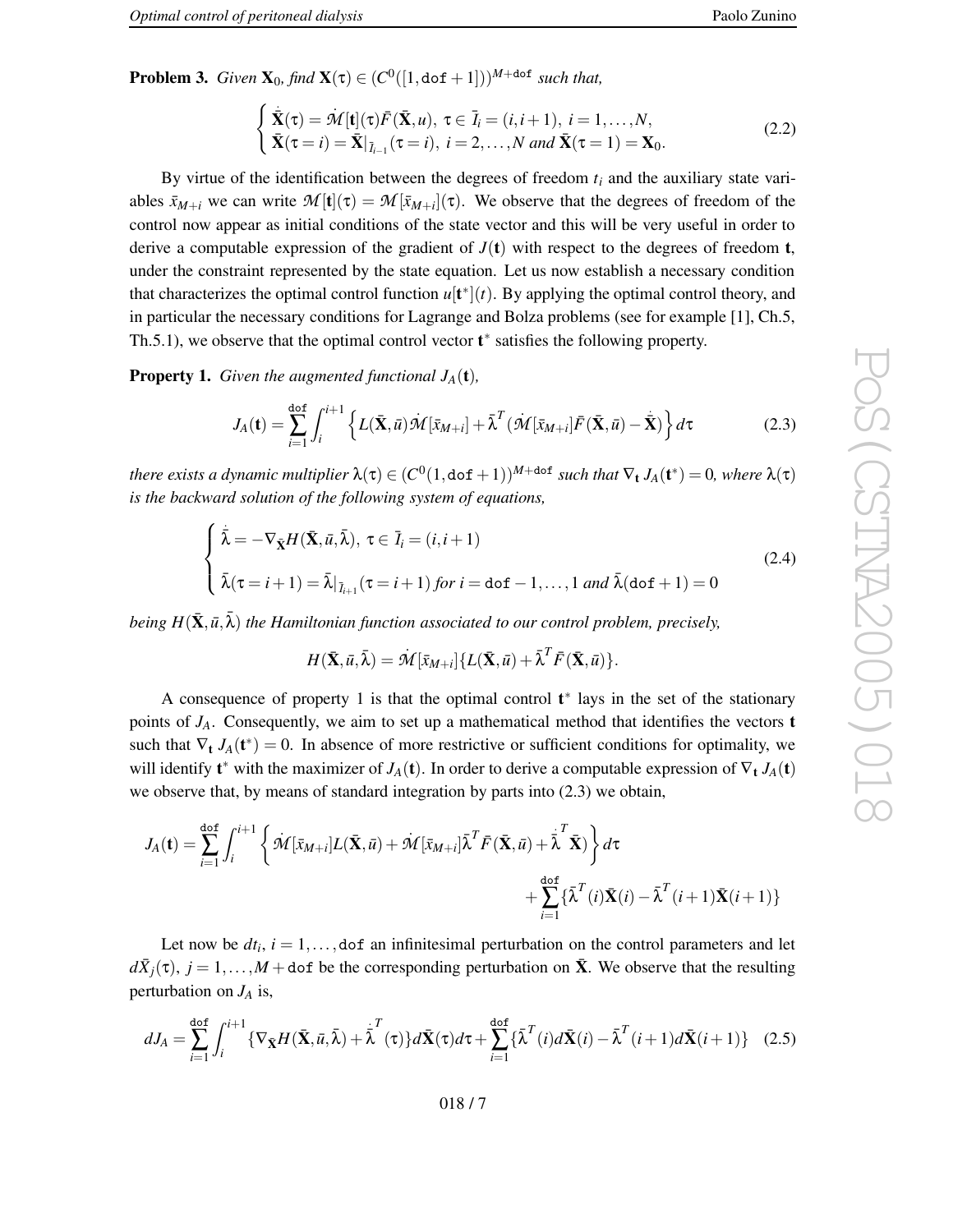and by substituting (2.4) into (2.5) we obtain  $dJ_A = \overline{\lambda}^T(\tau = 1)d\overline{\mathbf{X}}(\tau = 1)$ . In order to determine  $\nabla_t J_A(t)$  we remind that  $d\bar{X}_j(\tau=1)=0$ ,  $j=1,\ldots,M$  (because the initial conditions of the physical state variables in (1.8) are fixed and thus independent from the vector **t**) and that  $d\bar{X}_j(\tau = 1) = dt_i$ ,  $j = M + i, i = 1, \ldots,$  dof (according to the definition of the auxiliary state variables in (2.1)). By replacing the previous expressions into (2.5) we finally obtain,

$$
dJ_A = \bar{\lambda}^T(\tau = 1)d\bar{\mathbf{X}}(\tau = 1) = \sum_{i=1}^{\text{dof}} \bar{\lambda}_{M+i}(\tau = 1)dt_i,
$$

$$
\frac{\partial J_A}{\partial t_i} = \bar{\lambda}_{M+i}(\tau = 1), \ i = 1, \dots, \text{dof.}
$$
(2.6)

that is

This result will be applied in the next section in order to set up a maximization algorithm of the functional  $J_A(\mathbf{t})$ .

#### **3. Numerical algorithms**

Let us consider the original formulation of our control problem, that is problem 2. We observe that the determination of the optimal function  $u[t^*](t)$  is restricted by two types of constraint: a dynamic constraint represented by equation (1.8) and some inequality and equality constraints  $g_i(\mathbf{t}) \leq 0$ ,  $h(\mathbf{t}) = 0$  defined in (1.6) and (1.7) respectively, which represent a restriction of the space of the admissible controls, *T* . On one hand, by means of property 1 it has been possible to tak e into account of the dynamic constraint, with the introduction of the augmented functional  $J_A(t)$ and of the dynamic multiplier  $\bar{\lambda}(\tau)$ . On the other hand, the problem of enforcing the algebraic constraints (1.6) and (1.7) is a classical issue in the theory of constrained optimization. Indeed man y general algorithms has been de veloped in order to treat such problems, for instance we mention sequential quadratic programming and augmented Lagrangian methods (see for example [10] for an overview). According to the fact that we have already applied an augmented Lagrangian approach for the treatment of dynamic constraint set by (1.8) , we apply the augmented Lagrangian method (see [14 ] and in particular [2]) in order to consider the algebraic constraints (1.6) and (1.7) . Here, we would like to describe the main steps of the procedure that we have set up. According to property 1, our original control problem has been reformulated as the maximization of  $J_A(t)$  defined in (2.3) under algebraic constraints. Starting from this basis, we consider the following basic maximization algorithm inspired to the augmented Lagrangian method.

**Algorithm 1.** *Given*  $q^{(0)}$ *,*  $p_i^{(0)}$  $a_i^{(0)}$ ,  $i = 1, ..., N-1$  and  $c \ge 0$ , for  $k = 1, 2, 3, ...$  find  $\mathbf{t}^{(k)}$  such that,

$$
J_{AA}(\mathbf{t}^{(k)}) = \max_{\mathbf{t} \in \mathcal{T}} J_{AA}(\mathbf{t})
$$

*where ,*

$$
J_{AA}(\mathbf{t}) = J_A(\mathbf{t}) + q^{(k)}h(\mathbf{t}) + \sum_{i=1}^{N-1} p_i^{(k)}\gamma_i^{(k)}(\mathbf{t}) + r^{(k)} \left(h^2(\mathbf{t}) + \sum_{i=1}^{N-1} (\gamma_i^{(k)}(\mathbf{t}))^2\right)
$$
  

$$
q^{(k+1)} = q^{(k)} + 2r^{(k)}h(\mathbf{t}^{(k)}), \ p_i^{(k+1)} = p_i^{(k)} + 2r^{(k)}\gamma_i^{(k)}(\mathbf{t}^{(k)}, r^{(k+1)} = cr^{(k)}
$$
  

$$
\gamma_i^{(k)} = \max \left[g_i(\mathbf{t}); -\frac{p_i^{(k)}}{2r^{(k)}}\right]
$$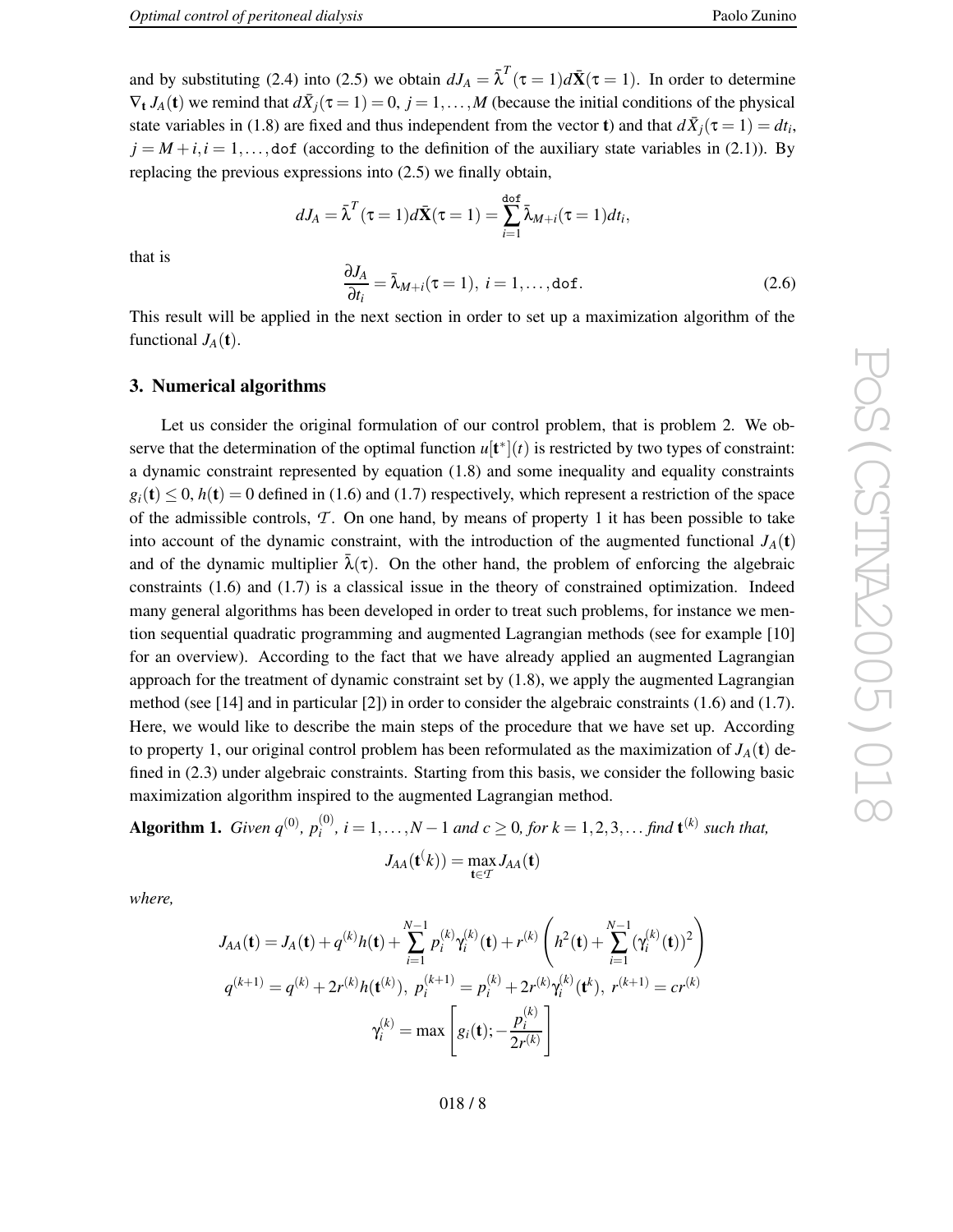For the initialization of the algorithm we assume to start from an admissible point  $\mathbf{t}^{(0)}$  internal to  $\mathcal I$ and according to that we chose  $p_i^{(0)}$  $g_i^{(0)} = 0$  and  $q^{(0)}$  as the projection of  $\nabla_t J_A(\mathbf{t}^{(0)})$  along the direction normal to  $h(t)$  in the point  $t^{(0)}$ , namely,

$$
q^{(0)} = -\frac{\nabla_{\mathbf{t}}J_A(\mathbf{t}^0) \cdot \nabla_{\mathbf{t}}h(\mathbf{t}^0)}{\|\nabla_{\mathbf{t}}h(\mathbf{t}^0)\|_2}.
$$

This expression can be calculated by computing the gradient  $\nabla_t h(\mathbf{t}^{(0)})$  and by applying (2.6) to approximate  $\nabla_t J_A(t^{(0)})$  with numerical techniques. Secondly, to solve the maximization problem that arises at each iteration, we consider the line search method (see for example [4 , 9 , 10]), because it exploits the information on the gradient of the functional to maximize. This information is available in our case since  $\nabla_t h(t)$  and  $\nabla_t g_i(t)$ ,  $i = 1, ..., N-1$  are easily calculated, while  $\nabla_t J_A(t)$ can be numerically approximated exploiting (2.6) . Efficient implementations of the line search method are available in the Matlab optimization toolbox. To apply such algorithm it is necessary to compute the functional  $J_{AA}(\mathbf{t})$  and its gradient  $\nabla_{\mathbf{t}} J_{AA}(\mathbf{t})$  at a given point **t**. We observe that,

$$
\nabla_{\mathbf{t}}J_{AA}(\mathbf{t}) = \nabla_{\mathbf{t}}J_A(\mathbf{t}) + q^{(k)}\nabla_{\mathbf{t}}h(\mathbf{t}) + \sum_{i=1}^{N-1} p_i^{(k)}\nabla_{\mathbf{t}}\gamma_i^{(k)}(\mathbf{t}) + 2r^{(k)}h(\mathbf{t})\nabla_{\mathbf{t}}h(\mathbf{t}) + 2r^{(k)}\sum_{i=1}^{N-1} \gamma_i^{(k)}(\mathbf{t})\nabla_{\mathbf{t}}\gamma_i^{(k)}(\mathbf{t})
$$

The key point is the approximation of  $\nabla_t J_A(t)$  with numerical techniques. The main steps of this method are reported belo w .

**Algorithm 2.** *Given*  $\mathbf{t} \in \mathbb{R}^{d \circ f}$ :

*compute*  $\bar{\mathbf{X}}_h$ *, the numerical solution of* (2.2);

compute  $\bar\lambda_h$ , the numerical solution of (2.4), where we have replaced  $\bar{\bf X}$  with  $\bar{\bf X}_h$  into  $\nabla_{\bar{\bf X}}H(\bar{\bf X},\bar{u},\bar{\lambda});$ 

$$
compute \frac{\partial J_A}{\partial t_i} = \bar{\lambda}_{h,M+i}(\tau = 1), i = 1,\ldots, \text{dof.}
$$

For the numerical solution of the system of ordinary differential equations we apply high order, adapti v e Runge-Kutta methods. Precisely , we consider the so called DOPRI5 method (see [5]) implemented in Matlab in the subroutine  $\alpha$  $\geq 45$ . In the following section we will apply the numerical methods presented for the optimization of PD therap y profile to realistic clinical cases.

### **4. Applications**

In this section we discuss the application to PD of the optimization strategy that we hav e set up. As already mentioned, we address se veral objecti ves. First of all, we aim to apply our optimization strategy in order to identify, for a specific patient, the sequence of cycles that maximize the extraction of toxins. Let us consider the following data that characterize the PD therapy that patients with renal disease receive daily. The duration of the therapy is fixed to  $T_{tot} = 12$  hours (720 minutes), the available quantity of dialayzing fluid is  $V_{tot} = 8$  liter and the maximal volume that can be injected into the peritoneal cavity is  $V_{max} = 2$ . Starting from these data we pick up randomly one therapy in the set of the admissible ones. This therapy is represented in figure 2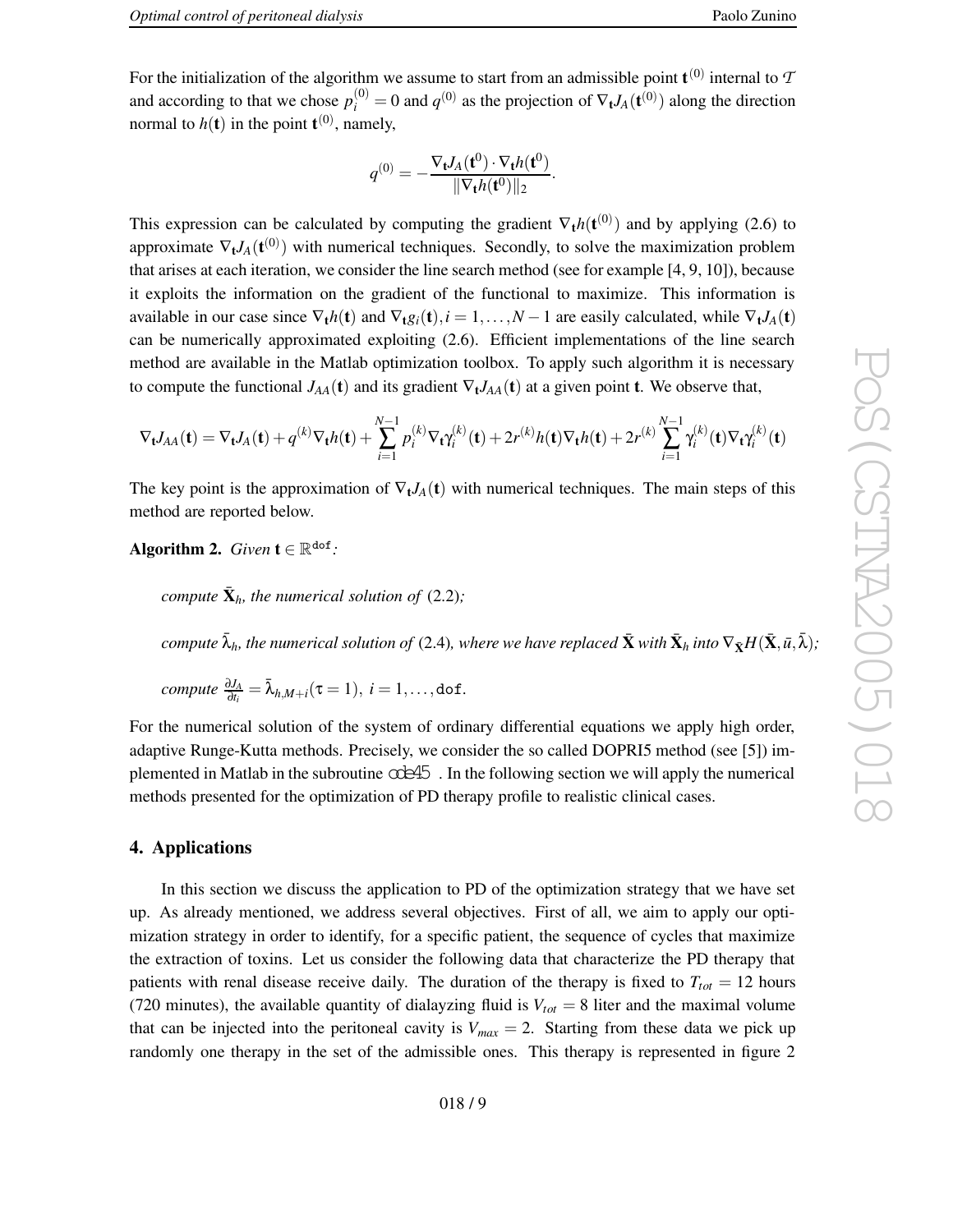Paolo Zunino

(left) in terms of volume of dialayzing fluid,  $V(t)$ , that is present at each time in the peritoneal cavity. We observe that  $V(t) := \int_{T_1}^t u(s)ds$  with  $t \in (T_1, T_{N+1}]$  is the integral function of the pump flow rate. Furthermore we consider realistic physiological data for the definition of the parameters that appear in the state equation (1.3) . These parameters are reported and determined on the basis of clinical measurements in [6]. We apply our optimization algorithm starting from the therapy described in figure 2 on the left, and on the right we sho w the profile of *V* ( *t* ) corresponding to the optimal solution obtained when the algorithm has converged satisfying a tolerance equal to  $10^{-2}$ on the relative incremental of **t**. The cost functional, which is defined as the amount of urea extracted during the therapy, has increased from 10.21 grams to 11.30 grams which corresponds to a sensible improvement of 10.12 %. A similar optimal solution is obtained starting from different initial guesses of the therap y profile. This observation confirms that our algorithm is well suited for the identification of the optimal therapy for a specific patient. Furthermore, we observe that the optimal solution exploits the maximal admissible volume, *Vmax* , at each cycle. As a consequence of that the optimal therap y features the minimal number of cycles that is sufficient to exploit the available total volume of dialayzing fluid, which is equal to the smallest  $N \in \mathbb{N}$  such that  $N \geq V_{tot}/V_{max}$ . On the other hand the duration of each cycle is not uniform.



**Figure 2:** Initial (left) and final (right) therapy profiles in the test of the optimization strategy.

Actually , we notice that the standard PD therap y , which is characterized by cycles that exploit the maximal volume,  $V_{max}$ , and of uniform period, equal to  $T_{tot}/N$ , turns out to be very similar the optimal one. A slight margin of impro vement can be obtained by tuning the period of the cycles. This observation is confirmed by the analysis of the gradient  $\nabla_t J_A(t^+)$ , where  $t^+$  is the set of control parameters that characterize the standard PD therapy. For this study, we consider the following data:  $V_{tot} = 10$  liter,  $V_{max} = 2$  liter,  $T_{tot} = 7$  hour and  $N = 5$ . In table 1 we show the gradient of  $J_A$  with respect to the instants  $t_j$   $j = 1, ..., 3(N-1)$  that identify the standard dialysis profile, which are also put into evidence in the scheme of table 1. We observe that the gradient  $\nabla_t J_A(t^+)$  can be split in two components, denoted with  $\nabla_t J_{A,1}(t^+)$  and  $\nabla_t J_{A,2}(t^+)$  such that  $\nabla_{t}J_{A}(t^{+}) = \nabla_{t}J_{A,1}(t^{+}) + \nabla_{t}J_{A,2}(t^{+})$  and that are reported in table 1. The first one, namely  $\nabla_t J_{A,1}(t^+)$ , puts into evidence that it is possible to improve the cost functional by considering a variable cycle period. In particular, since the gradient is positive, the cycles at the beginning of the therap y should be longer than the ones at the end of it. The second component of the gradient,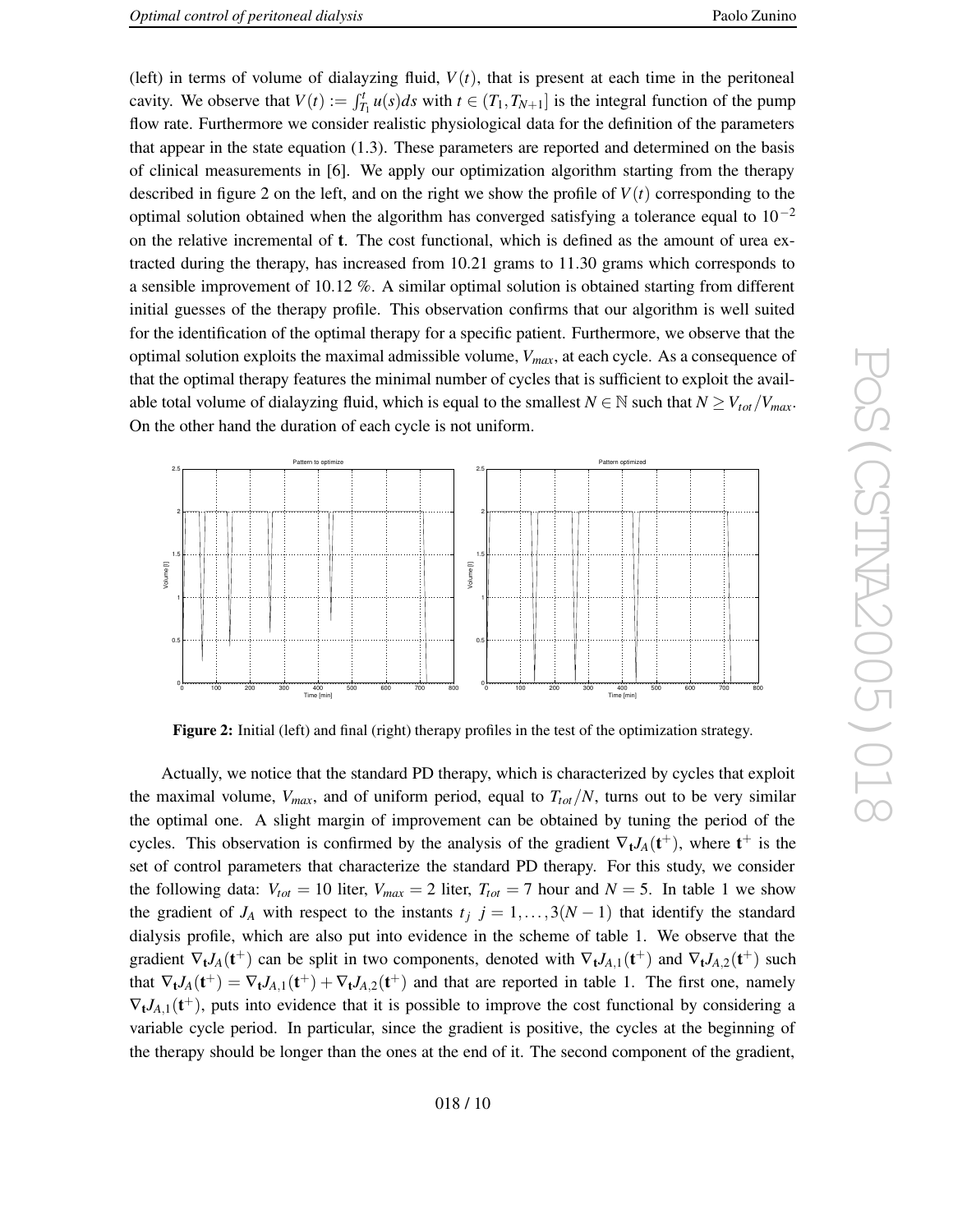namely  $\nabla_t J_{A,2}(t^+)$ , shows that an increment of the cost functional can be achieved by increasing the volume that is exchanged at each cycle. Moreover, we observe that the components of  $\nabla_{t} J_{A,2}(t^{+})$ are almost double (in absolute value) with respect to the ones of  $\nabla_t J_{A,1}(t^+)$ . This means that the cost functional  $J_A$  is more sensitive to variations in the volume exchanged at each cycle than to variations of the period of the cycle. However, for the specific therapy at hand, the inequality constraints (1.4) do not allo w to further increase the volume exchanged at each cycle because the maximal peritoneal capacity,  $V_{max}$  can not be exceeded. In other words, the component  $\nabla_t J_{A,2}(\mathbf{t}^+)$ can not be exploited for the improvement of  $J_A$ . To sum up, this analysis shows that the standard way to perform PD therap y (repeated cycles with similar characteristics) is quasi optimal, in the sense that it provides the optimal repartition of the dialyzing fluid among cycles but it can be enhanced by adjusting the repartition among the cycles of the available time for the therapy.

**Table 1:** The gradient of  $J_A$  with respect to the instants  $t_j$ ,  $j = 1, ..., 3(N - 1)$ 

| V(t)<br>$t3$ $t4$<br>$t6$ $t7$<br>$t9 - t10$<br>t1<br>t12 |                         |                |        |             |                                                         |          |          |
|-----------------------------------------------------------|-------------------------|----------------|--------|-------------|---------------------------------------------------------|----------|----------|
|                                                           |                         | t2             | t5     |             | t8                                                      | t11      |          |
|                                                           |                         | t <sub>1</sub> | $t_2$  | $t_3$       | $t_4$                                                   | $t_5$    | $t_6$    |
|                                                           | $\frac{dJ_A}{dt_i}$     | $-0.0023$      |        |             | $0.0023$ $0.0069$ $-0.0024$ $0.0024$                    |          | 0.0074   |
|                                                           |                         | $t_7$          | $t_8$  | $t_{9}$     | $t_{10}$                                                | $t_{11}$ | $t_{12}$ |
|                                                           | $\frac{dJ_A}{dt_i}$     |                |        |             | $-0.0025$ $0.0025$ $0.0077$ $-0.0026$ $0.0026$ $0.0079$ |          |          |
|                                                           |                         | $t_1$          | $t_2$  | $t_3$       | $t_4$                                                   | $t_5$    | $t_{6}$  |
|                                                           | $\frac{dJ_{A,1}}{dt_i}$ | 0.0023         | 0.0023 |             | $0.0023$ 0.0024                                         | 0.0024   | 0.0024   |
|                                                           |                         | $t_7$          | $t_8$  | $t_{\rm 9}$ | $t_{10}$                                                | $t_{11}$ | $t_{12}$ |
|                                                           | $\frac{dJ_{A,1}}{dt_i}$ | 0.0025         | 0.0025 |             | $0.0025$ 0.0026                                         | 0.0026   | 0.0026   |
|                                                           |                         | t <sub>1</sub> | $t_2$  | $t_3$       | $t_4$                                                   | $t_5$    | $t_6$    |
|                                                           | $\frac{dJ_{A,2}}{dt_i}$ | $-0.0046$      | 0.0    | 0.0046      | $-0.0048$                                               | 0.0      | 0.0050   |
|                                                           |                         | $t_7$          | $t_8$  | $t_{9}$     | $t_{10}$                                                | $t_{11}$ | $t_{12}$ |
|                                                           | $\frac{dJ_{A,2}}{dt_i}$ | $-0.0050$      | 0.0    | 0.0052      | $-0.0052$                                               | 0.0      | 0.0053   |

# **References**

- [1] L. Cesari. *Optimization—theory and applications* , volume 17 of *Applications of Mathematics (Ne w* York). Springer-Verlag, New York, 1983. Problems with ordinary differential equations.
- [2] Andre w R. Conn, Nicholas I. M. Gould, and Philippe L. Toint. A globally con vergent augmented Lagrangian algorithm for optimization with general constraints and simple bounds. *SIAM J. Numer. Anal.* , 28(2):545–572, 1991.
- [3] F.R.E. Curry . *Handbook of Physiology* , chapter 8: Mechanics and thermodynamics of transcapillary exchange. E.M. Renkin ed., American Physiological Society , Bethesda, Maryland, 1984.

t